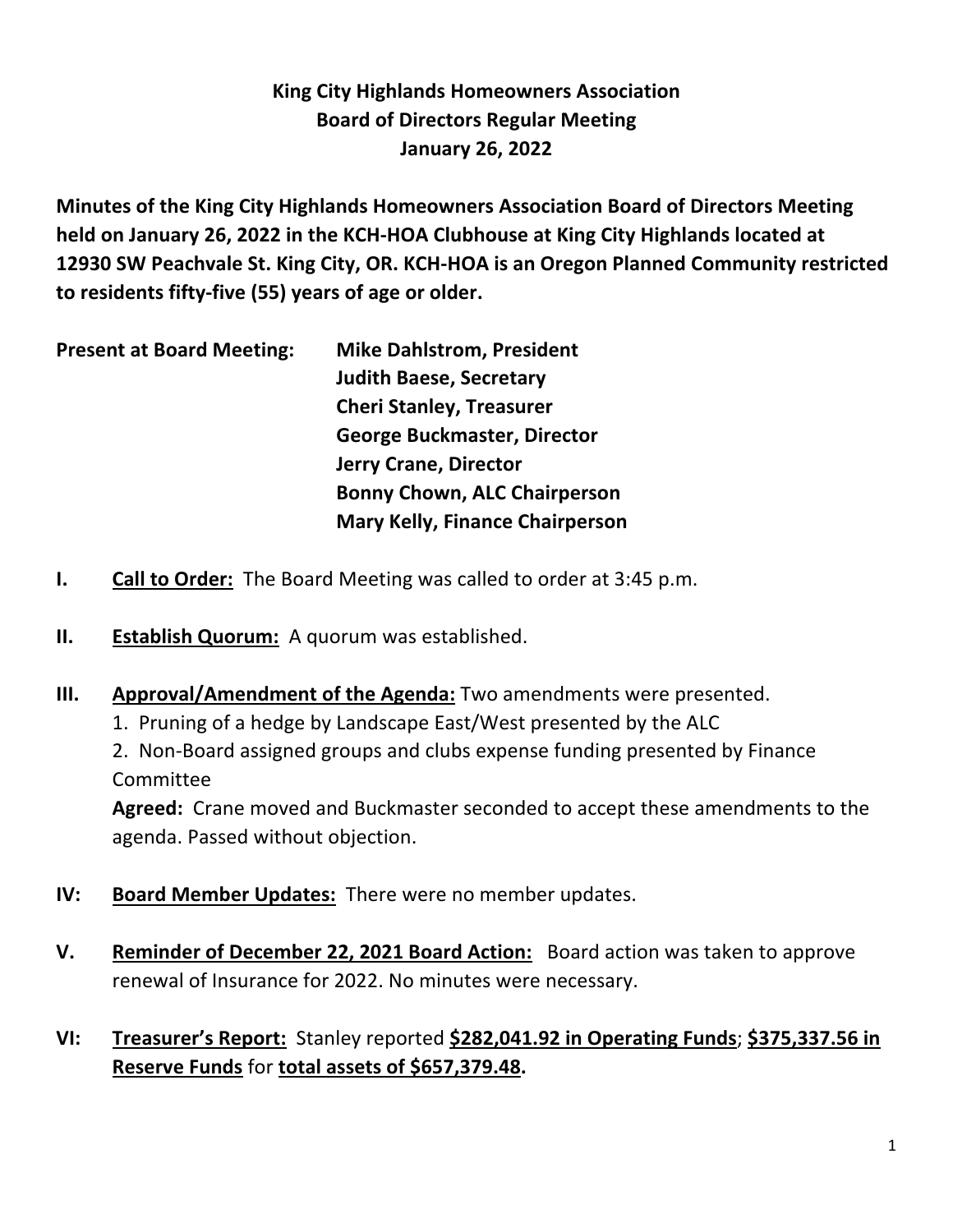**VII. Unfinished Business:** Dahlstrom reported that final agreement has been signed with the Landscape Contractors Board. In the Spring, the concrete in the NW corner of the Clubhouse will be stained to blend with the existing concrete. Samples of different stains will be available to the Board for the Board's selection.

## **VIII. New Business:**

**A. Clubhouse Maintenance Committee** has asked approval of \$904.06 for the annual inspection of the fire alarm system, testing of each detector, the monitoring system, the exit lights and fire extinguishers. This will be paid from GL #7060. **Agreed:** Dahlstrom moved and Stanley seconded to accept this proposal. Passed without objection.

- **B. Bonny Chown, ALC Chairperson** presented the following proposals.
	- **1. Joseph Mulder, 12667 SW Overgaard St**. has expressed an interest in filling the recent vacancy on the ALC. The ALC supports this request. **Agreed:** Crane moved and Dahlstrom seconded to accept this proposal. Passed without objection.
	- **2. LEW (Landscape East/West)** presented a proposal of \$2,160 for 55 small plants to fill in blank spaces in the SW Corner of property on Dickson St. This will be paid from G/L #20-7750. **Agreed:** Dahlstrom moved and Baese seconded to accept this proposal. Passed: 4 ayes, 1 nay.
	- **3. Halstead's Arboriculture Consultants** presented a proposal of \$4,725.00 for 2022 street tree pruning. Sixty eight trees will be pruned to correct structure, remove deadwood/shoot growth, provide clearance from street/sidewalks/buildings and thinning of interior canopies to provide upright growth patterns. This will be paid from G/L #7676. **Agreed:** Buckmaster moved and Baese seconded to accept this proposal. Passed without objection.
	- **4. Halsteads** presented a proposal of \$1,460.00 to inject the root zone of 146 street trees with beneficial mycorrhizal fertilizers to increase the trees overall health. These trees are located on all streets south of Peachvale St. along with street trees located on the south side of Peachvale St. This will be paid from G/L #20-7676. **Agreed**: Dahlstrom moved and Crane seconded to accept this proposal. Passed without objection.
	- **5. LEW** presented a proposal of \$295.00 to prune the hedge along the pathway near 128<sup>th</sup> Pl., behind 12840 SW Peachvale St. Hedge will be pruned to a height of